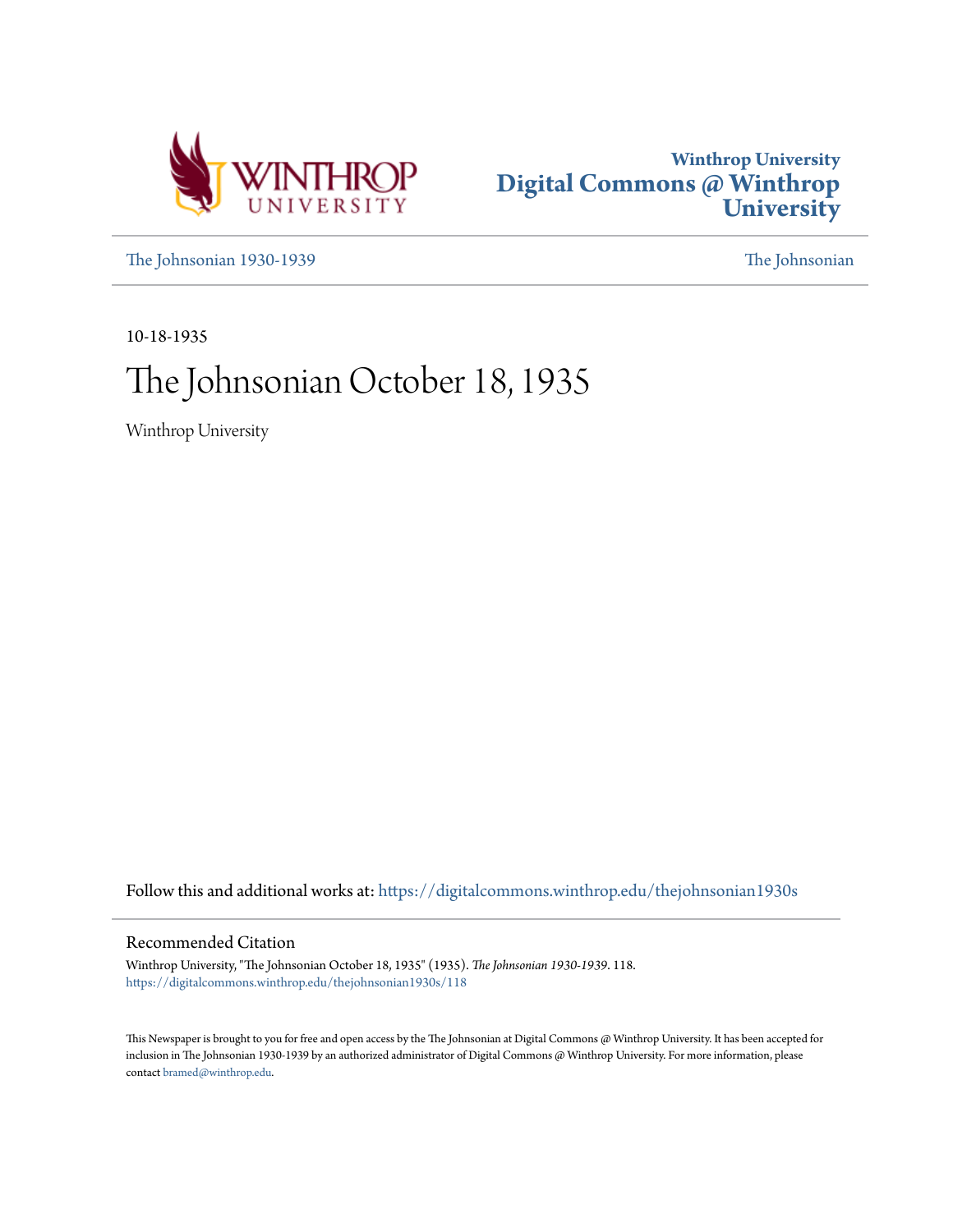# The Jol hnsonian

K HILL, SOUTH CAROLINA, FRIDAY, OCTOBER 18, 19

 $\frac{1}{2}$ 

### 44 STUDENTS TRANSFER A. A. U. W. STUDY Alberto Salvi, Noted Harpist, PRESIDENT ANNOUNCES FLISARETH RETHSRERG **FURTHER COLLEGE DATA IN ARTIST COURSE HERE** TO WINTHROP COLLEGE GROUP LEADERS NAMED To Play At Winthrop Feb. 11 Twenty-One Colleges Represent- Committees Are Appointed Plans Are Set Forth For

ed in List of Transfer **Qindenta** 

**VOL. 18, NO. 5** 

vin

Farmard, Mary Spaining; College of Bereiz Pong, Miss Chio Pink, Miss Ehler Parmard, Mary Spaining; College of Bereiz Pong, Miss Chio Pink, Miss Ehler<br>(Fina, Evelyn Limeholars) (State Techt- Lee Willinms, and Mrs. W. Miss

## **LITERARY SOCIETIES** PLAN WORK FOR YEAR

mittee Heads Nam ed. Ma shals Elected, at Initial Meeting

urry, Wade Hampton, and Win-<br>bp Literary Societies met in their<br>sective halls Monday night, October<br>at 6:30 o'clock. op Lit rian Elected

Parliamentarian Electon<br>Rudnick, of Alicm, was elected<br>nentarian of the Curry Literary

may.<br>The the election, Ama Pitts, the Leader: Professor W. B. Robert shant, read the constitution which  $\begin{bmatrix} 2\text{True} & \text{of } 1\text{True} \\ 1\text{non.} & 2\text{non.} \\ 1\text{ no.} & 1\text{non.} \\ 1\text{ no.} & 1\text{non.} \\ 1\text{ no.} & 1\text{non.} \\ 1\text{ no.} & 1\text{non.}$ 

vations were<br>The iris was<br>wer and it was<br>ittee

continued on Papp Pour<br>
is continued on Papp Pour<br>
not discussed to the Society<br>
the time such that a come-<br>
the time such that is comedy that the same of the second it was decided that a come<br>
one control of the same of

. The or

## **Senior Class Names**

May Phillips, of Springwood, Margaret Taylor, of Orscrewood, Jo Hunter, and Minne Green Morre, of Blanch Core, of Blanch Clear Benedict is most perfect to the College Schule Distance of the Senior Class bids after chappi W

Year's Work y-four students, representing Regular October business meeting of ome colleges, have transferred the A. A. U. W. was hald in Joynes manusy mes years and we will have a series of the meeting were Miss<br>mard, Mary Spalding; College of Bestie Pong, Miss Chile Fink, Miss Ethel<br>leaton, Charlotte Frances Gast- Jones, Miss Evelyn Tibbelts, Miss Rufle

lowship Unit.<br>
Members were given opportunity to Members were given opportunity to<br>
enroll in study groups which are being<br>
sponsored by the local branch this fall,<br>
at in previous years. Participation in<br>
the groups is o the groups to upper . A very small fe<br>is charged those who are not member<br>of the A. A. U. W.<br>The following groups will be apon

sponsored: and response to the space of the space of the space of the space technical course intended primarily for those who have had little or no training in music. A very brief study is to be<br>ing in music. A very brief study is to be<br>made of the elements of which music<br>is composed. The different kinds of<br>music (as evidenced in the intellectual

and se otional aspects of approch) nsidered.

Time of meeting: Tuesday night

AT LAKE FOREST

Was Connected With Winthrop College For Many Years-Buried at

Miss Margaret H. Simons, connected<br>with Winthrop College for approximately twenty years, died Friday, Oc-<br>tober 11, at Lake Forest, Illinois, where

1ь для понития и немния (вам понития (вам полития) с совредения (вам полития) с совредения с совредения с совредения (вам полития) с совредения (вам полития) с совредения (вам полития) с совредения (вам полития) с совре

Greatest Concert Harnist in World Will Annear Here. Accompanied By String Quartet-Last Artist Course Number

Alberto Sahvi, bailed as the greatest school, the boy received his first les-<br>concert harpy in the world, will ap- sons on a diminuitive harp made espe-<br>pare at Winthrop in the eight hand claim of the area in the table ha

to point out Winthrop as a preparatory<br>school for rural workers.<br>Again, in 1914, because of the leak<br>of sufficient funds, students were not<br>permitted to go to the fair. Since that<br>year, with the exception of 1919, when<br>ex

seen made.<br>1933 and 1834 students were re-933 and 1634 students were re-<br>to pay an entrance fee to the<br>is. This year Winthrop students<br>admitted free.

stream and the stream and the stream and the stream and the stream and the stream and the stream and the stream and the stream and the stream and the stream and the stream and the stream and the stream and the stream and t have been provided for birds, the plume<br>market in America has been eliminated.

market in America has been chiminated, and attempts have been made to increase in<br>lerest in bird protection among boys and girls. <br>The Autobon Footeties." said Mr. <br>Sprunt, "are tattempting to interest in Sprunt, "The Aut re depend for our subsistence."<br>Mr. Sprunt concluded his talk by the

presentation of colored slides showing<br>various birds of the southeastern por-<br>tinn of the United States.

SPEAKS IN CHAPEL WINTHROP DELEGATES IN SUITE OF THE SECOND BOOK AND STATES IN STRAINING TO BE SECOND IN THE STATE OF THE SECOND SUITE OF THE SPEED OF THE SPEED OF THE SPEED OF THE SPEED OF THE SPEED OF THE SPEED OF THE SPE Newynener and Maco

Representatives to Press Ampelation

Delegates from the literary publications of Winthrop College will attend the South Carolina College Press Association which will be held at Clember 2014

Face we association. We can be a considered by the same of the Water of the Way- C Talk At Johnston distribution At the Way- C Talk At Johnston (store is a considerate of the state of the state of the state of the state of

Occupations of Students' Fath- Metropolitan Opera Star, Now ers Are Announced-Farmers

Or. Shelton Phelpa announces statistics concerning the occupations of fathers of students now enrolled at Winders of 233 farmers' daughters enrolled at 333 farmers' daughters enrolled.<br>Other seconds and 233 farmers' daugh Dr. Shelton Phelps and

A convert and the state the energy case, the presented in for the state energy and state the state of the state of the state of the state of the state of the state of the state of the state of the state of the state of th

y the Bohumir Kryl, virtuano, conductor,<br>weing and world-famous cornetist, with his<br>por- Symphony Band, will be presented in<br>por- Symphony Band, arists Course number on<br>iPriday, October 25 at 8 c'elock, in Main

cge.<br>w ... Winned healdes he

Miss Kimrel, besides having studies<br>
under private instructors, obtained her<br>
Michael Michael Diversity in New<br>
York City in 1932, Josephine Kry<br>
White, distinguished violinist, and<br>
White, distinguished violinist, and<br>
Ru

sausi sampennema, solo selections auso.<br>West and his symphony band of Aryl and his symphony band a<br>now entering their thirty-first consections of the appeared in more than one hundred<br>expensed in more than one hundred colleges and universities annually. The son College Tuursday, October 11 and three season. In reset years and the behavior, belows the principle consider the principle and the college and the principle and the college of the college of the college of the colleg enan one monument

Meeting of Alumnae

SECURE TO THE CONTROL CONTROL CONTROL CONTROL CONTROL CONTROL CONTROL (SUPPRESS) and the second of the second state of the second state of the second state of the second state of the second state of the second state of the

on Torry Have Lost Might. Has Noted Accompanies

eth Rethsberg, Me  $rac{1}{2}$ Opera star annound at Winthman Opera Bar, appeared at Winthrop<br>Thursday evening, October 17, in the<br>first Artist Course munker of the year. stems can torp workers resistance to their youn. une was a<br>Arpad Sa accompansed at the<br>ndor, Hungarian pla accompanies to come formers and

Modema Bath ... ... following program.

 $P = 1$ 

 $1 - 1$ the due film from #41 Cluck: Allahim More

Huck: Alleluja, Mosart.<br>II. O Sleep, Why Dost Thou Leave as, C camp, way now, ham nary srom "Lemete," Handel; Con<br>Again, John Dowland: To a Wild Ho MacDows): Springting and Bunshine  $n = 1$ 

anuser.<br>III. Du blst wie eine Blume, Schu-III. Du blat wie eine Blume, Schu-<br>mann; Der Nussbaum, Schumann;<br>Eifersucht, Gehubert; Greichen am<br>Spinnrad, Schubert, usert.<br>Purt 11.

For Part II, Part II, Part II, Part II, Part II, Part II, Part II, Part II, Schalten Mehre, Richard Straus; Staend-<br>Schatten Mehrer Locken, Riego Wolf; Allerscelen, Richard Straus; Staend-<br>tehnen, Richard Straus; Vergoblid

nchen, Richard Birauns; Vergoblidies<br>Hondehen, Brahms.<br>As an encore, Madame Rethsberg<br>sanc an old English Gong, "My Lovely<br>Celia." arranged by Wilson.

Celia," arranged by Wilson.<br>In a personal interview after the concert, Madame Rethaberg expressed<br>pleasure at the appreciativeness of the Wind throp auddence. From here<br>Madanic Rethaberg will so to New Co-

Which the polynomial polynomial property of the Madamic Rethheber will go to New Or-<br>leans, where she will size in the monest boundary control to California , the<br>new the will she will be property to the state of the Varia

peaks Frenco, Ocriman, cipilmou, also<br>English.<br>- Medame Rethaberg stated that she

## ANNIIAI COMIC DERATE PLANNED FOR THESDAY "It Is Better to Have Loved and

Lost" is Subject-Jarrell

**VB.** Keith

"Despierd: That it is lutter to have

"Resolved: That it is better to have<br>lowed sm level than are to have lowed sm all "will be the quary of the annual<br>sm at all" will be the quary of the annual<br>ber 22, in Johnson Hall, at 6:30. Dr.<br>Hampton Jarrell will upho

Warren O. Keun, the negative.<br>An admission of five cents will be<br>charged at this entertaiment, which is enarged at this entertainment, which<br>sponsored by the Debaters' League.<br>Writers' Club

Discusses Work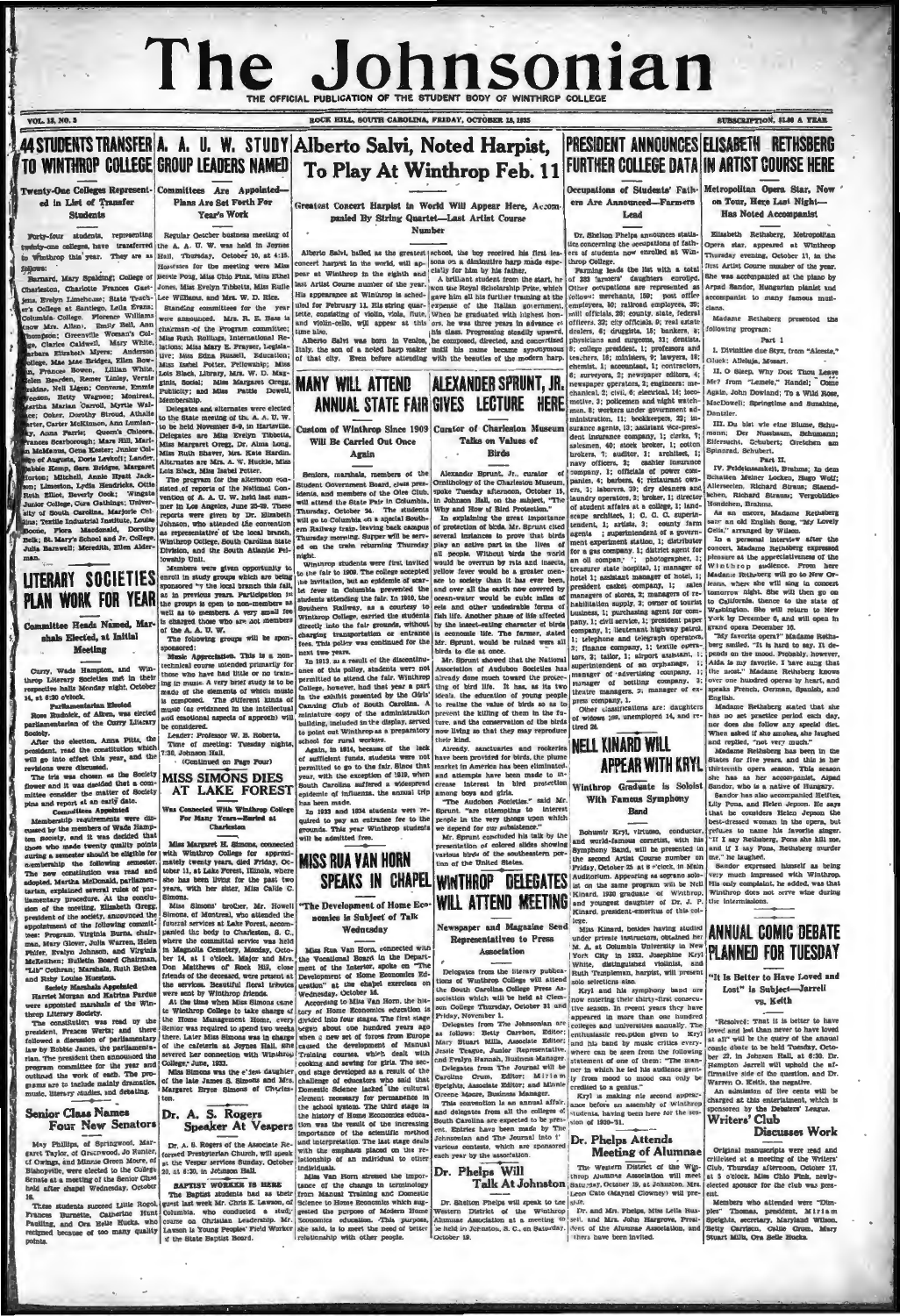## THE JOHNSONIAN to think again.

on The Official Organ of the Sta During the Regular St dant B iption Price (regular Advertising Rates on Annitostics

nd-class matter November 21, 1923, under the Act of March 1979, at the postolities in Rock Hill, S. C. Member of South Carolina Press Association **EDITORIAL STAFF** HELEN G. MACDONALD. Paculty Editor

| AMB & & & WELFMAN/WET autocacheconoconocologicale constantinopera<br>MARY STUART MILLS ___________________________ Amociate Edit |                          |  |
|----------------------------------------------------------------------------------------------------------------------------------|--------------------------|--|
| <b>BUSINESS STAFF</b>                                                                                                            |                          |  |
|                                                                                                                                  |                          |  |
| <b>PATRICIA WISE</b>                                                                                                             | Analotant Business Manag |  |
|                                                                                                                                  | <b>Circulation Manag</b> |  |

**REPORTERS** 

lum, Virginia McKelihen, Florence<br>ton, Hattle G-rene Stewart, Ruth B<br>Morris, Lorena Calloway, Jessie Teag<br>15, Madeleine Haynsworth

the four casts of Alpha Psi Omega, National Dramatic Fraternity, the scale of the task. Now, what are we going to do about it?<br>
At present, the only dramatic representation sponsored by the **Diary Of A Maid In Uniform**<br>
c nity? Hardly!

my : narry!<br>We suggest that our own cast of Alpha Psi Omega work up a<br>play, present it here at Winthrop, ask other colleges to let us<br>present it there, and invite them to bring plays here.

Surely the college authorities will grant us the necessary perous our concept automatic migrant us the messary per-<br>mission. We will be good advertising for Winthrop-just as is<br>Beta Pi Theta, and the Debaters' League. A small admission<br>charge will cover our expenses, which in themsel

oring such a movement, the college will stimulate By spor not only the interest of the state at large, but of the student body here as wel!

### TRULY AMERICAN

Too often those-who-know come forward with loud denunciations of American colleges, American professors, and American<br>students. We students do not measure up to the scholarly standstudents. We students do not measure up to the scholarly stand-<br>ards of other countries; our professors do not have the erudition<br>their exalted sphere demands; our colleges are in fact, nothing<br>more than axperimental stat

us.<br>
Apparently, they forget, or else minimize the fact that others<br>
—even the much-vaunted European intellectuals—praise our vital-<br>
ity, our sociability, our broad outlook. They forget that it is these<br>
qualities which m sonality.

We mu st, then, progress with our country. Only with its gradual inteligetual development can our colleges improve culturally; for the present, despite repeated attempts to convert us, we must remain aimless, boastful, inquisitive, forgetful, noisy-truly American

### **THINK TWICE**

We have recently heard many complaints against the treatment that the gym has been receiving in the hands of the student body. Gymnasium towels have been taken into the domitories to be hopt and used; the curtains of the s

THE JOHNSONIAN ly and we want to urgo anyone who might have done these things

Co contract a new class enters Winthrop College and takes upon<br>Leaff the four-year responsibility of keeping the college up to<br>what it was at the time of its entrance, or even of bettering this condition. It is a group obligation, and an individual one. Every<br>condition. It is a group obligation, and an individual one. Every<br>student at the college now bears a part of this responsibility, so let every student remember it.

Auburns

**RILIF SPECTATOR CAMPLISIN' ADOUND** Profound shought: Man has leave

What about those unearthly bangs where mode inter interesting ones. to fly, but as yet only a bird can si hand Mantioning the Tale didn't you miss the red apples and "cotton"<br>candy? . . . North and a fire drill last Ed Note: It seems that they're style Ed Note: It seems that they're strice<br>ht Boston University, too! If in doubt<br>just sean the following elipping from<br>The Boston University News: Thursday and everybody on third floor forgot and came down the back stairs



**DERTY UT A minimum and the Montentum and the Montentum and the best and the best and the best particle and the set of the set of the set of the set of the set of the set of the set of the set of the set of the set of the** uod.<br>Oct. 16:

Oct. 18:<br> research proprieting the United From States and Contensity of N.<br>
18: C. C., Am assommed to learn that she has, proton the lead in this flux<br>
proton. The lead in this flux play to be given there. Spend rent of d

## Frogress<br>"Hey, Bill, wl

September: "Hey, Bill, where are you incurring to?"<br>"See you later (unif puif). Can't sto<br>"See you later (unif puif). Can't sto<br>now. I've canly got 10 minutes to get in<br>November: "Hey, Bill hurry uj<br>puif got only two minut

togy..."<br>"Hey, Bill hurry up,<br>two minutes to get to

cology."<br>"Take your time, Dr. Canter new

 $\sim$ 



enunusiasm. The class's<br>rises to the nih degree,<br>though, that the responsib though, that the responsibility of plan-<br>ning the thing falls on too few people.<br>It should be a class affair in which<br>everyone participates—not just one or<br>two appointed to tack up a few yards  $x_1, \ldots, x_n$ curry<br>mom participates—oné just con or l'est concert de la concert de la concert de la concert de la concert de des la concert de des de des de des de des de des de des de des de des de des de des de la concert de la conc

## **FACILTY OPINION**

Dr. Elizabeth Johnson-In a rec

**EXAMELE AND the state of controller is considered to the state of the controller in the state of the controller and the state of the state of the state of the state of the state of the state of the state of the state of** bence of excess humanity. Any good and strive to read more rather than<br>station, and increase the less than is required, for each novel of<br>the reaction and necessarily lessly or poem incritably suggests an<br>electrom in the s

| you can do is to kim her sooner than of literature. The present political and<br>she thought you would.<br>-Yellow Jacket.                       | Ashland girl unexpectedly, the best relationship to the whole background<br>economic problems are a vantage point<br>from which we may look forward or                                                                                                                                                                                                                                                    |
|--------------------------------------------------------------------------------------------------------------------------------------------------|-----------------------------------------------------------------------------------------------------------------------------------------------------------------------------------------------------------------------------------------------------------------------------------------------------------------------------------------------------------------------------------------------------------|
| back in again.<br>-Yellow Jacket                                                                                                                 | backward, in prophecy or retrospect, as<br>It wasn't told to me, I only heard, suits our fancy. Our hard won knowl-<br>that the reason college professors never edge becomes really our own when we<br>got out of the rut was that they were can make of it our hobby and use for<br>afraid they wouldn't be able to get it some of our lelsure time as well as<br>what we denominate the hours of labor. |
| Life<br><b>Dance</b><br>Glance<br>Aster<br>Pastor                                                                                                | For after all au education is not al-<br>ways synonymous with a degree. It can<br>not be conferred by the college nor by<br>the instructor, it must be acquired, and<br>it can only be acquired by the student<br>who cultivates independent habits of<br>thinking and who keeps ever growing                                                                                                             |
| Twing<br>Tibas.<br>- Plainman.<br>Is that life? We want to die.<br>I have never seen a<br>well-dreased<br>tailor or a bootblack with a shine, or | an insatiable intellectual curiosity. If<br>we desire wider hormons, the oppor-<br>tunity is with us today, alluring vistas<br>and gently winding roads that lead on<br>and on, even to infinity.<br>--                                                                                                                                                                                                   |

mean or the Control of the Control of the Control Periodic Control Periodic Control Control Control Control Control Control Control Control Control Control Control Control Control Control Control Control Control Control Co I have never seen a well-drossed and taking the state of each contamentation is a produced with a produced by a procedure that would make Bleading to dentise a procedure of eating has one produced. The interaction when the neuer.<br>Daffynillens<br>when yru have a pold,<br>"client opean-guine" old,<br>"client

 $\overline{a}$ 



200 Sheets and 100 Extended and 100 Extended and 100 Extended and 100 Extended and 100 Extended and 100 Extended and 100 Extending a state of the state of the state of the state of the state of the state of the state of t

| HAVE YOU TRIED OUR .          |
|-------------------------------|
| Maple Nut Ice                 |
| Cream Special? If             |
| not, stop in at               |
|                               |
| <b>Riverview Dairy</b>        |
| <b>Store</b>                  |
|                               |
| Main Street                   |
|                               |
|                               |
|                               |
|                               |
| You Will Never Pind a Better  |
| Place for                     |
| <b>Club</b> Parties           |
|                               |
| The Periwinkle Tea            |
| Room                          |
|                               |
| Let Mrs. York Help You        |
|                               |
| 10101010175/0101010101010     |
| ------                        |
|                               |
|                               |
|                               |
| When your car is in good run- |
| ning order you smile and the  |
| world smiles with you Let us  |
| smile with you!               |
|                               |
|                               |
| <b>REID'S SERVICE</b>         |
| <b>STATION</b>                |
|                               |
|                               |
|                               |
|                               |
|                               |
|                               |
|                               |
|                               |
|                               |
| Where Service and             |
|                               |
| <b>Quality run hand</b>       |
|                               |
| in hand.                      |
|                               |
| Let Us Serve You              |
|                               |
|                               |
|                               |
| <b>CATAWBA</b>                |
|                               |
| <b>LUMBER CO.</b>             |
|                               |
|                               |
|                               |
|                               |



Ouff.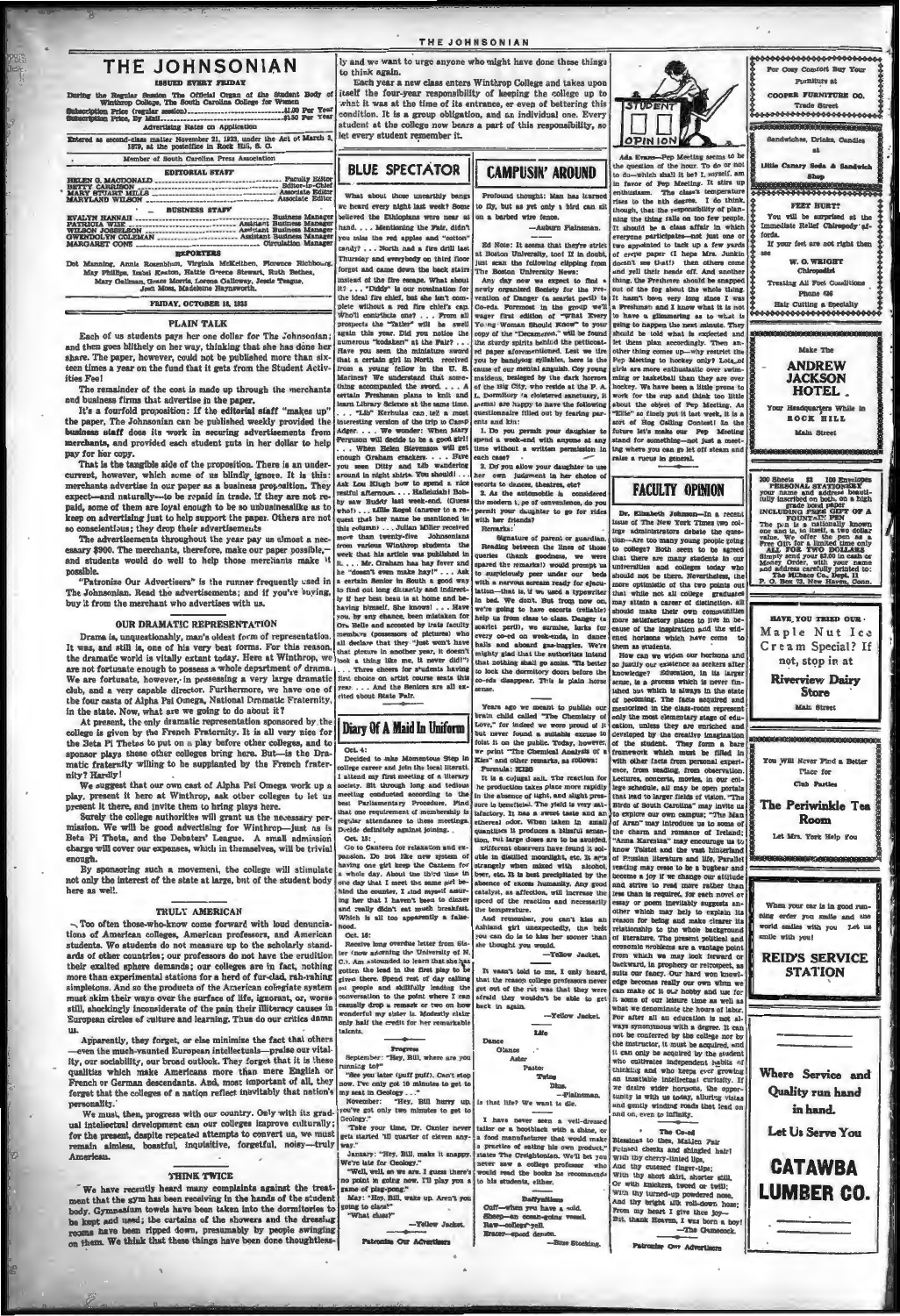## DR. WHEELER SPEAKS MISS HAMMACH HAS AT A.A.U.P. MEETING A VARIED CAREER

# Discussed at Meeting<br>Friday Evening

Dr.-Paul M. Wheeler spots at a<br>meeting of the Winthrop College Chapter of the American Association of University Professor: Prickly swamp, Oc-<br>tober 11, in Johnson Hall. The subject<br>of his talk was "The Humor of Mark

Twain."<br>
Preceding Dr. Wheeler's talk dimer<br>
Preceding Dr. Wheeler's talk dimer<br>
to sixteen members and the two guest.<br>
The officers of the Wintkrop Chap-<br>
ter of the A. A. U.P. are Dr. W. W.<br>
Rogers, President; Miss Sarah

Dr. and Mrs. Phelps were at

## **MUSICAL NOTES**

Mary W. Davis, a senior from southern of the Gleen schedule of the Gleen Club at a meeting Tomolay, October of Club at a meeting Tomolay, October or the senior series exchange on the meeting too, where the Lemington, where

e Glee Club, dire by Annis Minor and accompanied by hn) at vespers day evening, October 13, in Joh

Hall.<br>
Einacella's method of plano instruction, under the supervision of Mrs. C.<br>
E. Wimberly, is now included in the curriculum of Winkhrop Training School. Miss Kinscella, the originato  $\begin{tabular}{l|c|c|c} \hline \multicolumn{1}{|c|}{\textbf{w}} & \multicolumn{1}{|c|}{\textbf{w}} & \multicolumn{1}{|c|}{\textbf{w}} & \multicolumn{1}{|c|}{\textbf{w}} & \multicolumn{1}{|c|}{\textbf{w}} & \multicolumn{1}{|c|}{\textbf{w}} & \multicolumn{1}{|c|}{\textbf{w}} & \multicolumn{1}{|c|}{\textbf{w}} & \multicolumn{1}{|c|}{\textbf{w}} & \multicolumn{1}{|c|}{\textbf{w}} & \multicolumn{1}{|c|}{\textbf{w}} & \multicolumn{$ 

re of the M sic Departs

emosts of the Music Department<br>he proposaring this week a study<br>he program presented by Madime<br>heth Rethberg, Thursday night.<br>her 17, at Wintkrop College.<br>his study included "Allehitis" y night. October T, at Windkrop College.<br>
This a study included "Alleblia" (Meant). "Come Again! Sweet Low Rolls College"<br>
Doth Now Invite" (Downland). "To a late will Ross" (MacDowell). The line will response (Galumann). "Der Nus is). Mary W. Day<br>is for the group at

 $\begin{tabular}{p{0.85\textwidth}} \textbf{...} & \textbf{zero} & \textbf{EC} & \textbf{EQ}, & \textbf{MSGGATO} \\ \textbf{...} & \textbf{P6} & \textbf{P8} & \textbf{H8} & \textbf{D1} & \textbf{M9} & \textbf{F2} & \textbf{M9} \\ \textbf{ccl} & \textbf{B} & \textbf{F1} & \textbf{M1} & \textbf{H2} & \textbf{M1} & \textbf{M1} & \textbf{M1} & \textbf{M1} \\ \textbf{ccl} & \textbf{D1} & \textbf{M1} & \textbf{M1$ SPEAKE TO ED. ASSOCIATION

A La Tomorie<br>Bables haven't any hair; Bances navent any nutry<br>Old men's heads are just as bare:<br>Between the made and the grave<br>Lies a haireut and a shave.<br>-Yellow Jack



"The Humor of Mark Twain" New Physical Education Te er Studied at Columbia Test Ves-

> Miss Busie P h, new nhs education instructor, comes to Winsity, where she has recently completed

Unrop College from Columbia Univer-<br>
istiy, where she has recently completed<br>
vork leading to a Magter's degree,<br>
with Easter Technical Experiments and the Distribution of the Easter Technical Distribution<br>
is previously

ming couns<br>Mount Po

yivania.<br>Studies Last Fear<br>Last year, while studying at Colum-<br>Ma University, Miss Hammach took<br>orivate dancing lessons under - Miss ary P.



 $\begin{tabular}{p{0.875\textwidth}}p{81} \textbf{b1} & \textbf{1} & \textbf{1} & \textbf{1} & \textbf{2} \\ \hline 81} \textbf{b2} & \textbf{1} & \textbf{2} & \textbf{2} \\ \hline 91} \textbf{b3} & \textbf{1} & \textbf{2} & \textbf{2} \\ \hline 1 & \textbf{3} & \textbf{3} & \textbf{3} & \textbf{3} \\ \hline 1 & \textbf{3} & \textbf{3} & \textbf{3} & \textbf{3} \\ \hline 1 & \textbf{3} & \textbf{3} & \text$ 

Joe (to manager): "This soup, I can  $int 1$ 

at it.<br>Manager: "I'll take care of it ot on Call the chef." Jne (to chef): "D- it I can't e  $\frac{1}{16}$ д. nis soup."<br>Chef: "What's the matter with it?"<br>Joe: "Nothing, only I ain't got<br>poon."--Widow.

Far from being an art, a growing Man is made of chust;<br>school of thought wonders if interns. Along comes a woman<br>trond diplomary isn't a type of nerv. And his asme is mud.<br>ourness.....Atlanta Constitution.

**DERATERS WILL HOLD SERIES OF CONTESTS** 

NOTICE

**Denvertion** 

Local Mancheste Donata Pelve **For Speech Contests To Be Held Here** 

Addis Stakes shall  $+$   $+$   $-$ 

Addie Stokes, chairman of the con-<br>teats apparent by the Debaters' League<br>and Taternational Rakations Club, has<br>apparent a series of contests to take<br>a burnounced a series of contests to the This series includes, in additi  $\begin{tabular}{ll} \textbf{...} & \textbf{...} & \textbf{...} & \textbf{...} & \textbf{...} & \textbf{...} & \textbf{...} & \textbf{...} & \textbf{...} & \textbf{...} & \textbf{...} & \textbf{...} & \textbf{...} & \textbf{...} & \textbf{...} & \textbf{...} & \textbf{...} & \textbf{...} & \textbf{...} & \textbf{...} & \textbf{...} & \textbf{...} & \textbf{...} & \textbf{...} & \textbf{...} & \textbf{...} & \textbf{...} & \textbf{...} & \textbf{...} & \textbf{...} & \text$ all<br>st debates,<br>ontest, two<br>say contest.<br>bush ntests for Pressure<br>les, an impromptu speak-<br>two reading contests, and

reg counts; two reading contests, and an easy contest. The uniones establishments of Rock formula which are offering primes for these contests include Worlworth's, Thris Steel, Merch, Merch, Merch, Merch, Merch, Party Rea

**The Potato Bug** 

In an inclusive interview to Th  $Jahn$ onian. Louise Pant and No Beaty explained for the world to know how they happened to be growing sweet D

This ph **If on heritan recent**  $100$ This phenomenon caused no little ex-<br>citation and a form was dependent were<br>eliable the aforesaid freshmen were<br>eliable crazy or had gone insane. Troop-<br>ing into the room came quito a few of ing into the room came quito a few of

Maryies Mitthehill is needed. Some the corresponding the<br>kinet and the same and the same of the same of the same of the same of<br>the same of the same of the same of the same of the same of the same of<br>the same of the infor

|    | Black sheep, black sheep,                         |
|----|---------------------------------------------------|
| ė. | Have you any wool?                                |
|    | Yes, sir; yes, sir;                               |
| at | Three bags full.                                  |
|    | One for my master,                                |
|    | One for my dame.                                  |
|    | And one for the little boy who lives<br>the lane. |
|    | But none for you, you chiseler!                   |
|    | Colby White Mule.                                 |
|    | When he meaked in at three                        |
|    | With guilt in his eyes,                           |
|    | She asked him no questions --                     |
|    | She knew all the lica.                            |
|    | chanse.                                           |
|    |                                                   |

IN RY FOUCATION CLUR Perry Yarborough, New Tre near Suseade Elizabeth

THE JOHNSONIAN

r will be

Creos. Recistad Darry Va rer of the Becombars Pduestion Club and ten new members were chosen at as meeting of the club Priday. business meeting of the club Friday,<br>Stober 11, at 12:30 o'clock, Perry Yar-<br>orcugh succeeds Elizabeth Gregg, who<br>signed because of too many quality

points.<br>The new members are: Lucretia<br>Daniel, Catherine Bunt Paulling,<br>Eleanor Hobson, Maric Williamson, Lil-<br>ilan Benson, Florence Richbourg, Martha Hawthorne and Nanelle Wilks

More Ju ununun<br>Soma saore, Juniors.<br>- Virginia Scott is president of the<br>club and Dr. Willia D. Mogginia faculty. 



eventy, but mighty impired (judging<br>from the frequent culturist of "stick" a me, Oh Lawell") the<br> $\text{Adg} \mathbf{e} \mathbf{e}^{-1}$  the  $\mathbf{e}$  me, a, hitle a me, Oh Lawell") the<br> $\text{Adg} \mathbf{e}^{-1}$  the decrease of the first state in

who go come back with much glowing<br>entirely and odd—but within a control and defined and defined in<br>Few hours everyone was an oid friend!<br>Whether it's "that ther mounting at-most properties", or the utter friend<br>dimere, o

It is, the friends one makes at Adger<br>summation and the state of the state were haven allow the more series<br>a particular more series and the solution of the contentron, there were<br> $\alpha$  is the solution of the state of the water, a jar of mustare, a can<br>or sum'pin; baseball games<br>the "Adger-ites" and the "Ripavid." Oh, we could go on en

David." Oh, we could go on endlessly—<br>but we won'!<br>we won'! we could go a record with the series we shopped in Greenville to see<br>Minna Nueszare's and Virginia Walk-<br>eries Pand Parenta, who (bless 'em!)<br>had sandwiches, coff wherewith to stave our hunger and<br>thirst. Having eaten them out of house and home, the started out again, descending this time on the Kernus<br>clan in Tryon! Eventually, though, w<br>reached our destination-happy, and<br>just a little bewildered at the tremend ous a need of experience and fun we<br>had nacked into one small week-end has pecked into one small w<br>Long lave Camp Adgert—th

 $C_{\text{max}}$ 

"What a beautiful set of arms" whisread the first student eren me sirat student.<br>"You're right, and what a pretty<br>an" said the second. ne secono.<br>no tops: they can't be ex.

"Ahs then I tooken. So gracefully<br>"You're darn tooten. So gracefully

urved."<br>"And that back isn't to be ignored."<br>"You mid it."<br>The two students advanced to get a<br>lover view of the antique chair.

students advances to get<br>of the antique chair.<br>-The Gamecock.

**Punny Man!**<br>Dne-"Why so glo Pacetious Or

Pacellus One-"Why so gloomy, old<br>chap?"<br>Cloomy One-"Just heard my uncle<br>has cut me out of his will. He's<br>alterd if five times in the last two<br>pear."<br>Pacellous One-"Hat Evidently a<br>recollus One-"Hat Evidently a<br>is finally

Origin of the Genre Frimus<br>monkey chattered in the tree<br>nout a point, incessantly,<br>thence bequeathed to man hi

,<br>==tic= and his b : cus nooms.<br>-Xellow Jacket.



,,,,,,,,,,,,,,,,,,,,,,,



Charlotte, N.C.

S. College Street

 $\sim$ 

And thence . . .

powment and marked like

 $\overline{\phantom{a}}$ 

There was a young sensor paychology<br>
The read lots of broads on paychology<br>
Her girl driends saked why<br>
She gave this reply<br>
She I can buil love from biology."<br>
Chake it rhyme if you can  $\ldots$ )<br>
Chake it rhyme if you can

 $\begin{tabular}{l|p{0.8cm}|} \hline \textbf{Says a recent publication, a certain value of the number of elements.} \\ \hline \textbf{A man who looks for the third inequality in a 50ke which has only two. Ahl Al last we have the perfect distinilton for a college gtt.} \end{tabular}$